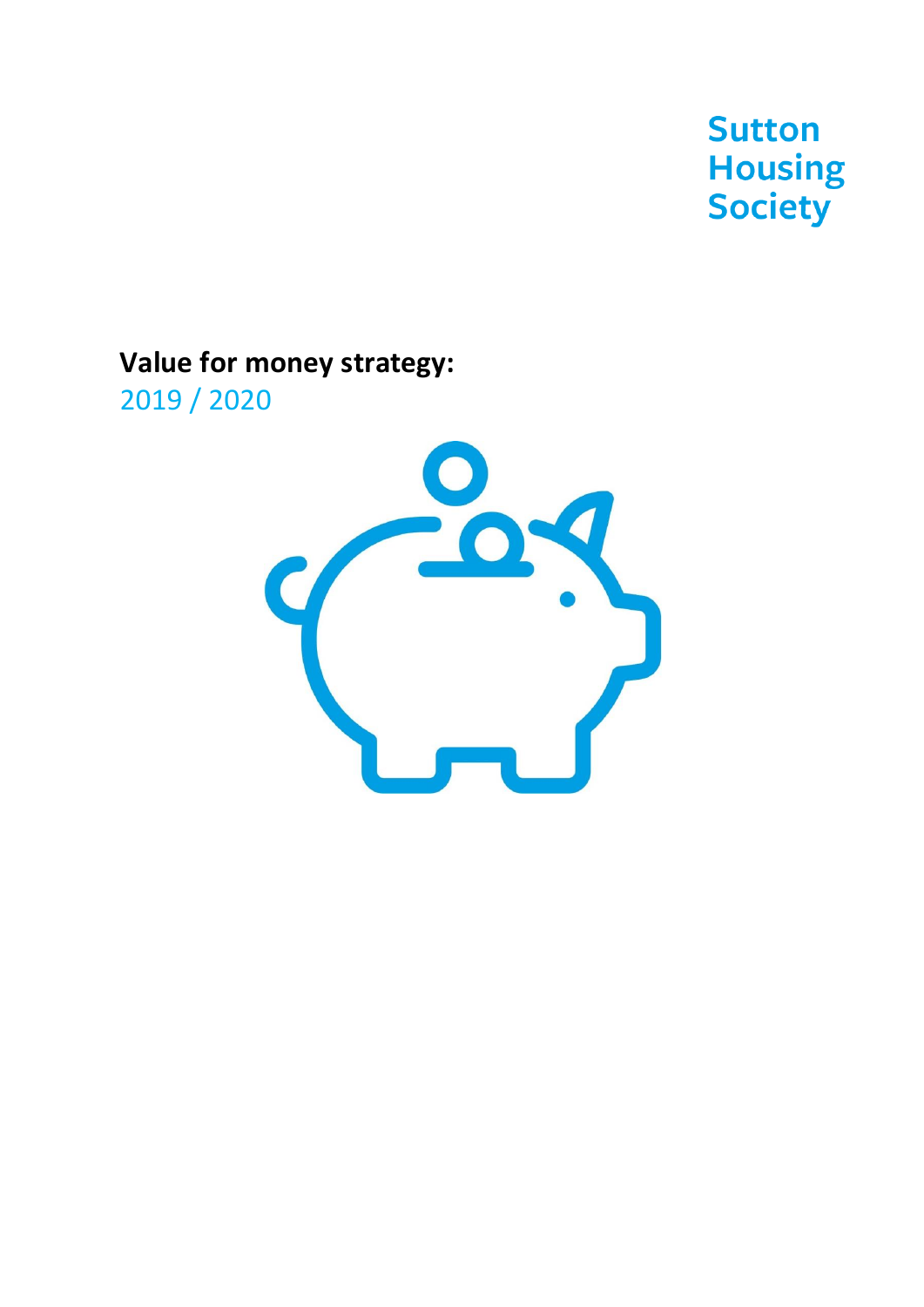### **1 Overview:**

- 1.1 For Sutton Housing Society, we believe that value for money (VfM) is about being effective in how we plan, manage and operate our business. 'Value' means the appropriateness of our homes to help meet local housing need, supported by the quality of our homes and the services we provide, which in turn create an improved quality of life and wellbeing for our residents.
- 1.2 Value for money is about making the right decisions now, for the long-term benefit of the organisation, that where appropriate, support the principles of whole life cost.

**Whole life costing** (WLC) is a means of comparing options and their associated **cost**  and income streams over a period of time. **Costs** to be taken into account include both initial capital or procurement **costs**, opportunity **costs** and future **costs**.

- 1.3 The value for money strategy is agreed by the Board and our annual value for money performance / statement will be published as part of the financial accounts.
- 1.4 We have a five-year business plan (2017 / 2022) in place, which helps to guide our work and focus our resources. The business plan reflects our vision and values for the organisation, which are:

#### **Vision:**

- Investing our resources, we are proud to provide affordable, well maintained quality homes
- With charitable status and as a specialist provider of homes for the independent over 55s, we continue to invest for the changing needs of Sutton
- Our highly professional staff team are dedicated to responding to the needs of our residents and developing a sense of community

#### **Values:**

- Passionate about doing what's right
- People focussed and stronger together
- Professional and effective
- Caring, responsive and flexible

### **2 Objectives of our value for money strategy**

- 2.1 Our value for money (VfM) strategy will enable us to:
	- Develop and refine other strategies that have VfM implications
	- Explain our approach to VfM to our residents, staff and stakeholders
	- Deliver VfM in a consistent and effective way
	- Define regular reporting of performances
	- Further embed VfM within the organisation
	- Embed our approach to achieving and measuring social value for those services that are difficult to quantify in financial terms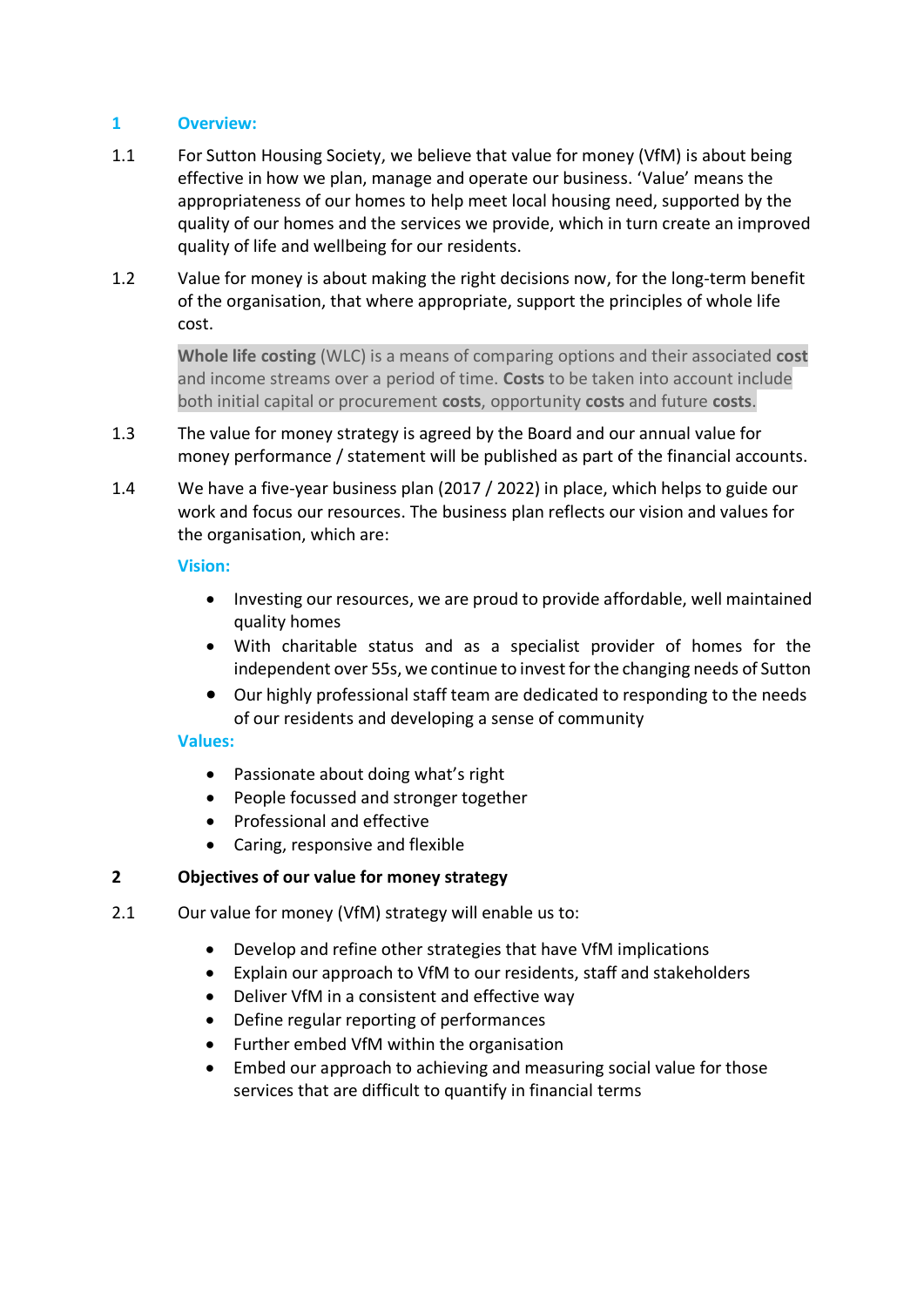# **3 Defining quality**

- 3.1 Sutton Housing Society considers that quality must sit alongside value for money.
- 3.2 The quality of an outcome whether tangible or otherwise, should be considered as part of our value for money approach and / or decision-making process. To support this decision-making process, Sutton Housing Society will include three additional 'quality' measures in all value for money decisions:
	- 1. Improving the customer experience
	- 2. Product
	- 3. Information
- 3.3 All Board reports will include a value for money and quality heading.

# **4 Business plan (2017 / 2022)**

- 4.1 Our Board approved five-year business plan (or corporate plan) sets out our purpose and is delivered through five objectives. Value for money is one of the tools we use to ensure delivery.
- 4.2 Our five objectives are:
	- Maintaining and improving our financial strength
	- Maintaining and improving excellent resident services
	- Investing in our assets and new development
	- Growing our stock through development
	- Maintaining and investing in good governance
- 4.3 We must ensure that our business generates a surplus. As a not for profit organisation, we decide how this surplus may be re-invested, which will include investment in our existing homes and the delivery of new social / affordable homes for local people.
- 4.4 Our ongoing financial management has ensured that the impact of the 2015 budget and the introduction of a 1% rent reduction has been minimised.
- 4.5 Our financial plan is used as the starting point in developing the budget each year; the management accounts monitor performance against budget and specifically against any efficiency targets.

### **5 How will Sutton Housing Society deliver value for money?**

- 5.1 Our approach to delivering value for money is not a single solution. It will be achieved through the combination of strategies, policies, procedures and our 'actions'. These in turn, will help us to decide how to make best use of our income and assets to fulfil our social purpose. The most significant strategies or actions that will support our approach to value for money are summarised below:
- 5.2 **Asset management:** this will be an integral part of value for money and once our compliance / catch up repairs are complete it will prescribe how we invest to maintain the useful life and quality of our housing assets. It will also define the standard for our residents' homes (above the decent home standard) and set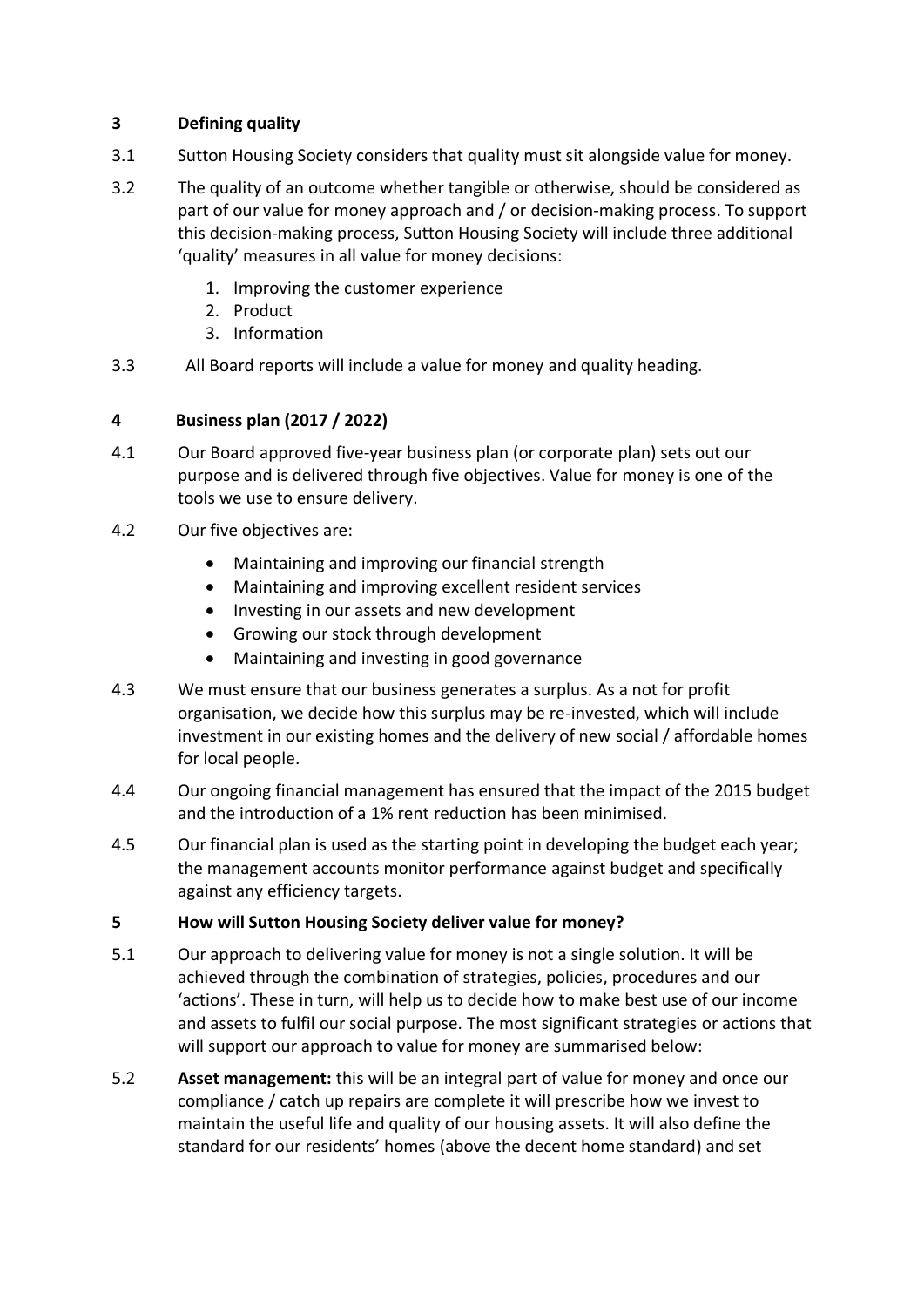targets for affordable warmth, as well as influence decisions on redevelopment. The strategy will underpin the principles of whole life cost.

- 5.3 **Development:** this will describe the level and mix of growth, which can be achieved without impact upon our existing assets and / or services. Similarly, subject to support by the Board, by focussing on Sutton and the neighbouring boroughs i.e. building locally, it will ensure that we can develop strong local relationships, maximising these opportunities and the benefits that new homes within existing communities can bring.
- 5.4 **Digital (and customer):** our 'paper-lite' approach will enable us to refine how we deliver services to our residents and make colleagues' tasks easier and more efficient. It will simplify, standardise and automate some of our key business processes for staff and residents via digital services. We will however, never lose that personal touch, which is so important for our older residents (and sets us apart). Our digital journey will always be an *appropriate* one, which suits our core client group both now and in the future.
- 5.5 **Local geographic focus:** less of a strategy and more of an approach, this underpins our business and will be explored further with the Board.
- 5.6 **Procurement 'strategy':** our approach to procurement will align with our size and geographical location. We will make decisions based on whole life cost - we will primarily use local contractors, consultants and suppliers. Our focus will be upon being a good client, one that pays promptly, rewards rather than penalises as well as ensuring that we use the right people for the right job – we will adopt frameworks as an exception not the rule.
- 5.7 **Treasury:** this is essential to delivering value for money, interest costs can be one of the main items of expenditure. Wherever possible, we will identify opportunities that attract grant funding and use our surpluses to minimise borrowing – seeking external advice, where appropriate.

#### **6 Cost effectiveness**

- 6.1 Value for money is not simply about making cost reductions, it should be about balancing quality, efficiency and great service to residents. However, embedding appropriate process benefits e.g. by investing in information and communication technology (ICT) to digitise and streamline services will be pursued. A lower cost does not always mean an efficient service, particularly where investment in assets is concerned – lower costs could identify a lack of investment.
- 6.2 There are several strands to our internal controls including standing orders and financial regulations, which detail how income and costs are controlled. Income and expenditure are reviewed regularly by the Senior Management Team and the Board.
- 6.3 We will use a business case approach to making significant decisions. This is particularly helpful in situations where money can be spent to achieve an outcome, which is not easily quantified financially, such as customer wellbeing by measuring our social value.